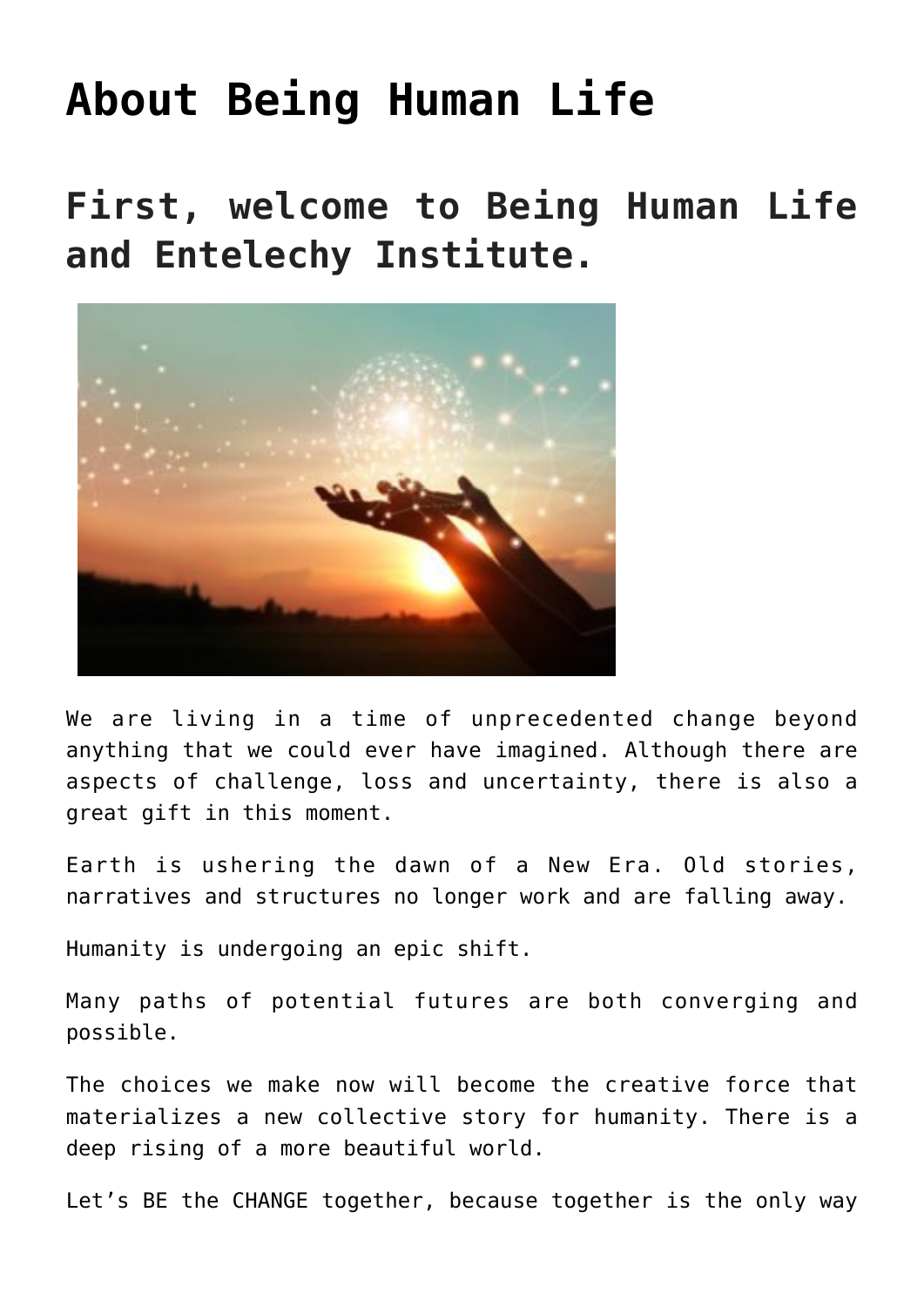to move into the New Era.

### **Start Today**

The ethos of Being Human Life and Entelechy Institute is this: we don't just believe in transformation – we're leading its evolution. Transformational coaching, sometimes called transformative or transpersonal coaching, is about the expansion and refinement of consciousness from an inner versus outer perspective. We are building and expanding upon a solid foundation of skill, insight and knowledge, but we have not reached the end point. It is continuously evolving and growing in terms of momentum, scope, and presence.

We believe that transformational evolution is the greatest trend in the field of theory and modeling on a global scale. We are experiencing and leading from our own continuous transformation, and have already witnessed the immense benefit it can bring to individuals, groups, leaders and communities.

### **Transform the future**



We're not there

yet. A new future has yet to be created with a new vision than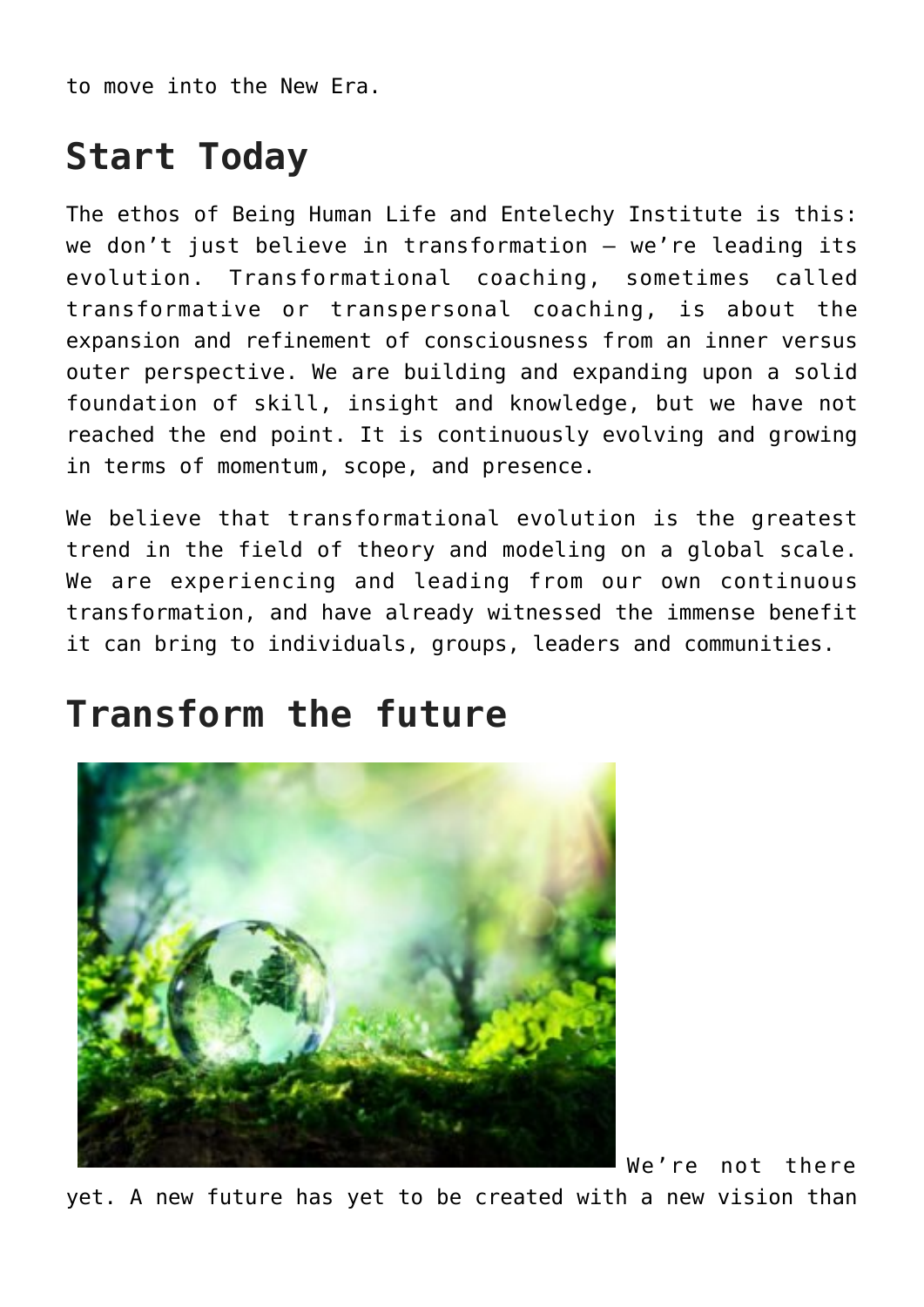the one that created the old, former era. It needs to be created intentionally, thoughtfully and with a balanced approach that involves visionary insight coupled with listening, contemplation, insight, intuition, compassion and gratitude. Then creative, deliberate and intentional action.

Transformational coaching involves awareness, self investigation, courage, release of old narratives, programs and beliefs and related behaviors. The shift is happening.

Being Human Life-Entelechy Institute's continuously evolving model of transformational coaching represents a fusion of positive and transpersonal psychology, energy practices, neuroscience and hypnotherapeutic mindfulness methods that are masterfully woven into a facilitative process of self investigation, understanding, release, reintegration and expansion of spiritual, emotional and intellectual intelligence.

Transformational life coaching **IS** the future of coaching **AND** a powerful new world.

## **In search of a Spiritually-Centered Life, Alligned and Congruent with WHO YOU Most Authentically ARE?**

As we shift into the New Era of what is called the Aquarian age, amidst vast societal and cultural change, breakdown of old paradigms and belief systems, billions of people are experiencing spiritually transformative "awakening" experiences.

At Being Human Life and The Entelechy Institute, we understand the process through which people grow, transform, and evolve into more authentic, purposeful, and impactful expressions of their essence and potential. We know how to teach, coach, and guide in a process that fosters personal growth through mental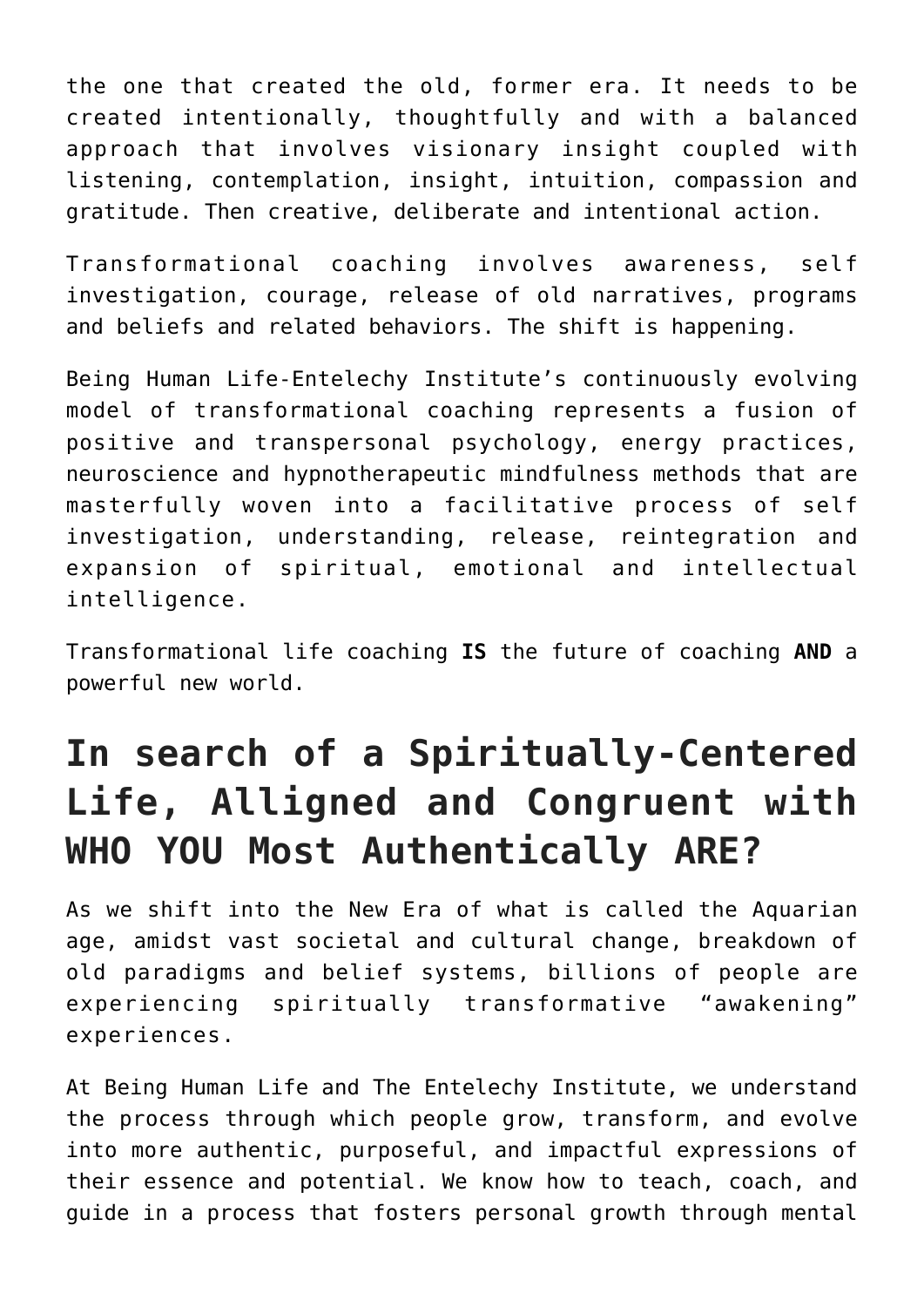and emotional, cellular, and energetic activation and rebalancing and expansion of consciousness. We assist in realizing self-knowledge, acceptance, kindness, and compassion. I (Nina) have invested in my own growth and understanding through my work with my coach, ongoing training, self-examination, transformation, and study while working with and supporting clients, groups, and leaders seeking more emotional intelligence, kindness, collaboration, and more cocreative, authentic leadership for more than three decades.

### **Perhaps you find yourself wondering:**

- Who am I aside from my roles and life obligations?
- Why am I so uncomfortable in my job or certain relationships?
- What am I here to ultimately do next?
- What is real? What is love? What do I most authentically desire?
- What is my purpose for being alive?

There is a continuum of experiences from low impact on our psyches, our physical, emotional, mental and spiritual realities, to high impact, which may require a whole new orientation to the way we perceive, coexist and interact in the world.

The integration and reorganization of one's reality may take just a small readjustment. For others, it may take a lifetime to assimilate, integrate and to find compassionate presence with themselves and others, as reality continually reveals its vast potential for expression.

[Schedule an Interest Chat](http://beinghumanlife.com/contact/)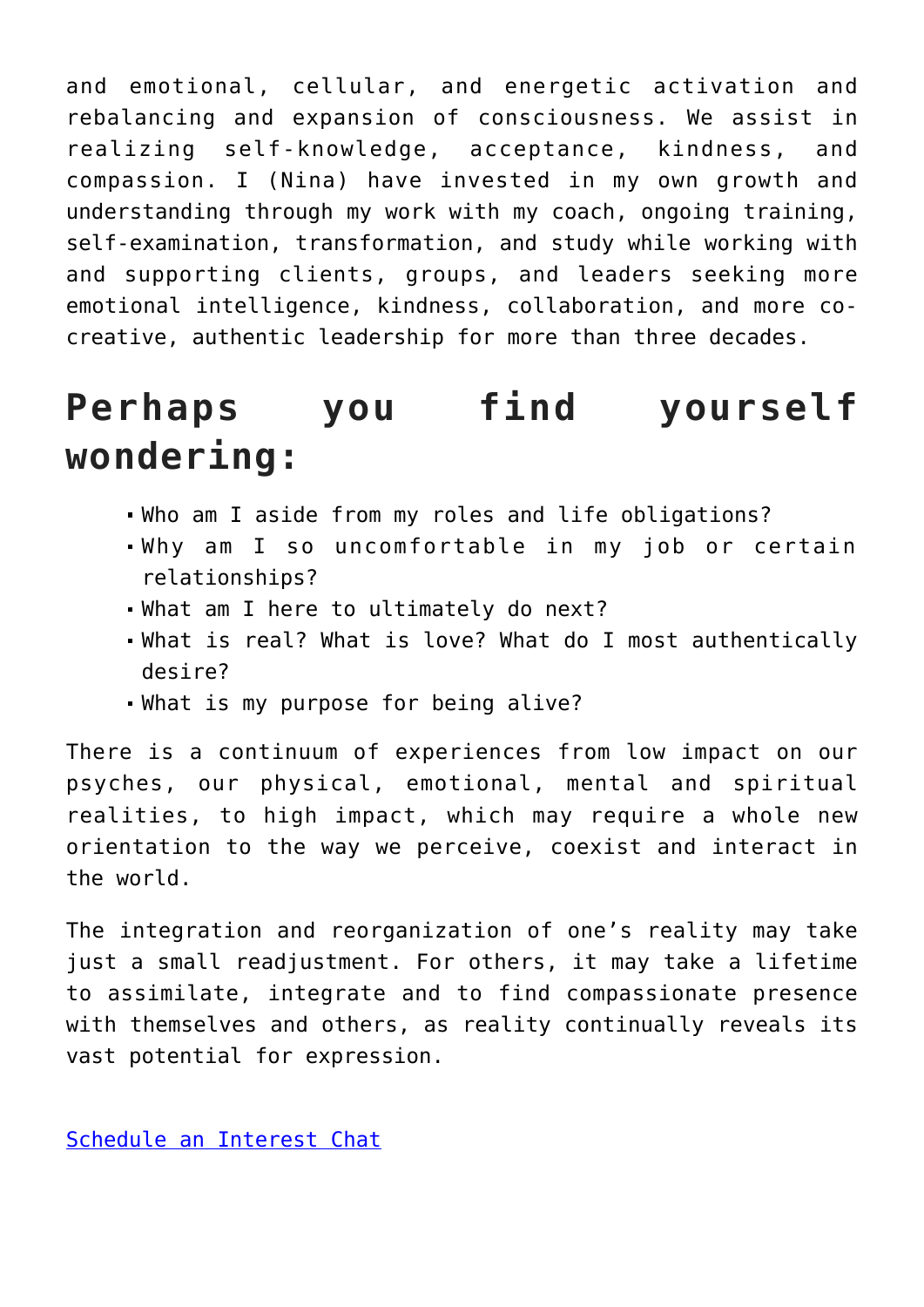## **A Path to Becoming YOU**

Transformational evolution coaches are uniquely trained and skilled to provide deep listening and a reverent space to support this process. They embody an intuitive ability and unique skill-set to interpret and understand what the client has experienced.

The role of the transformational evolutionary coach is to listen deeply to what is being said as well as to the messages behind and between the words, and to guide, coach, and serve without judgment and without fear of retribution, rejection, and without shame and guilt.

Transformational life coaches are privileged and blessed with the honor of witnessing and guiding their client through a most intimate, personal and life-giving process of **BECOMING.**

"During our Being Human Immersion, the teachings wove science and intuition, research and our experiences, discussion in the large and small groups and individual reflection time beautifully!" -Past Immersion Participant

## **Our Entelechy Insitute Faculty**

Our faculty hold advanced degrees and are board certified coaches, instructors and facilitators in the field of Deep change, Transformation, Spiritual and Emotional development and Self Generative leadership.

With decades of collective experience and work with hundreds of individuals, groups and organizations, Nina and Michele have pivoted into the new emerging era.